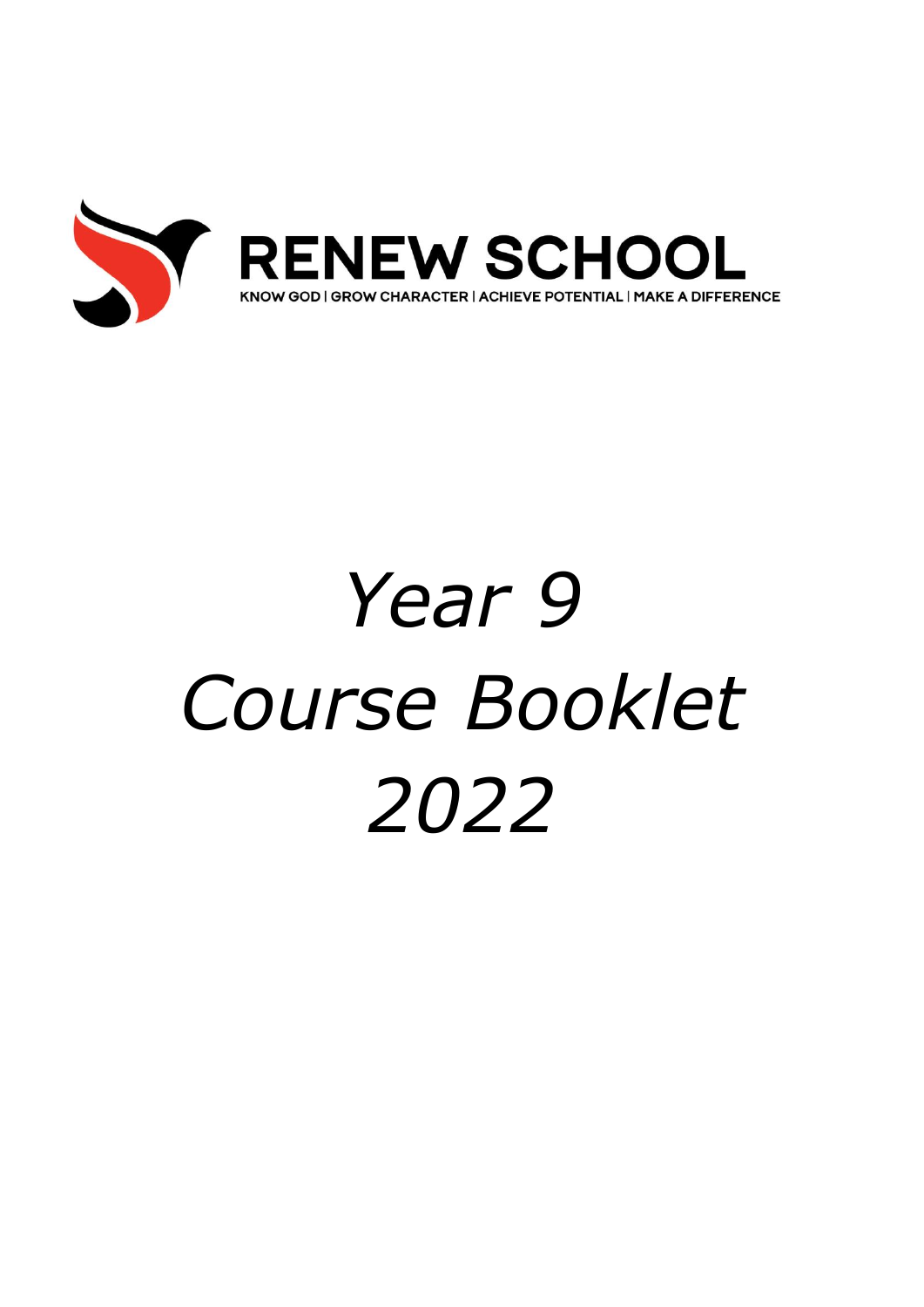## **Introduction**

Dear Parents and Students

This booklet is to inform you about the course structure for Year 9 in 2022. It is important to read all sections before filling out the return sheets. Please note that 'Options' do not arise until Year 10 upwards at Renew School.

Some courses require prior study to prepare students for that course. If parents have any questions, please feel free to come in and discuss these with Mr Harris, Associate Principal Secondary.

## **Y9 2022**

### *Subjects*

*All Year 9 students will be doing the following subjects:*

*Biblical Studies*

*English*

*Mathematics*

*Science*

*Social Studies*

## *Arts – Performance Arts (Music/Drama) and Visual Arts*

Year 9 students will have the choice of **two** of Music, Drama and Visual Arts

## *Health and Physical Education*

### *Te Reo Māori/Toi Whakaari (Kapa Haka)*

#### *Chinese*

The courses that are available to students are outlined in this booklet apply to Year 9 only. A flowchart of subjects is also given so parents and students may see where courses lead, and recommended prerequisite courses.

After reading through this information and considering future subject choices, fill out the return sheet remove it from the booklet, and return it to the form teacher.

#### *Please Note the following:*

- $\triangleright$  All students do all of these courses. If you have a problem with any of these courses, please come and talk about this with Mr Harris.
- ➢ There is some scope for **another language** to be studied through the Te Kura, The Correspondence School, should a parent/student have a strong desire to be committed to it. If this is the case, please contact Mr Harris to discuss languages offered through Te Kura.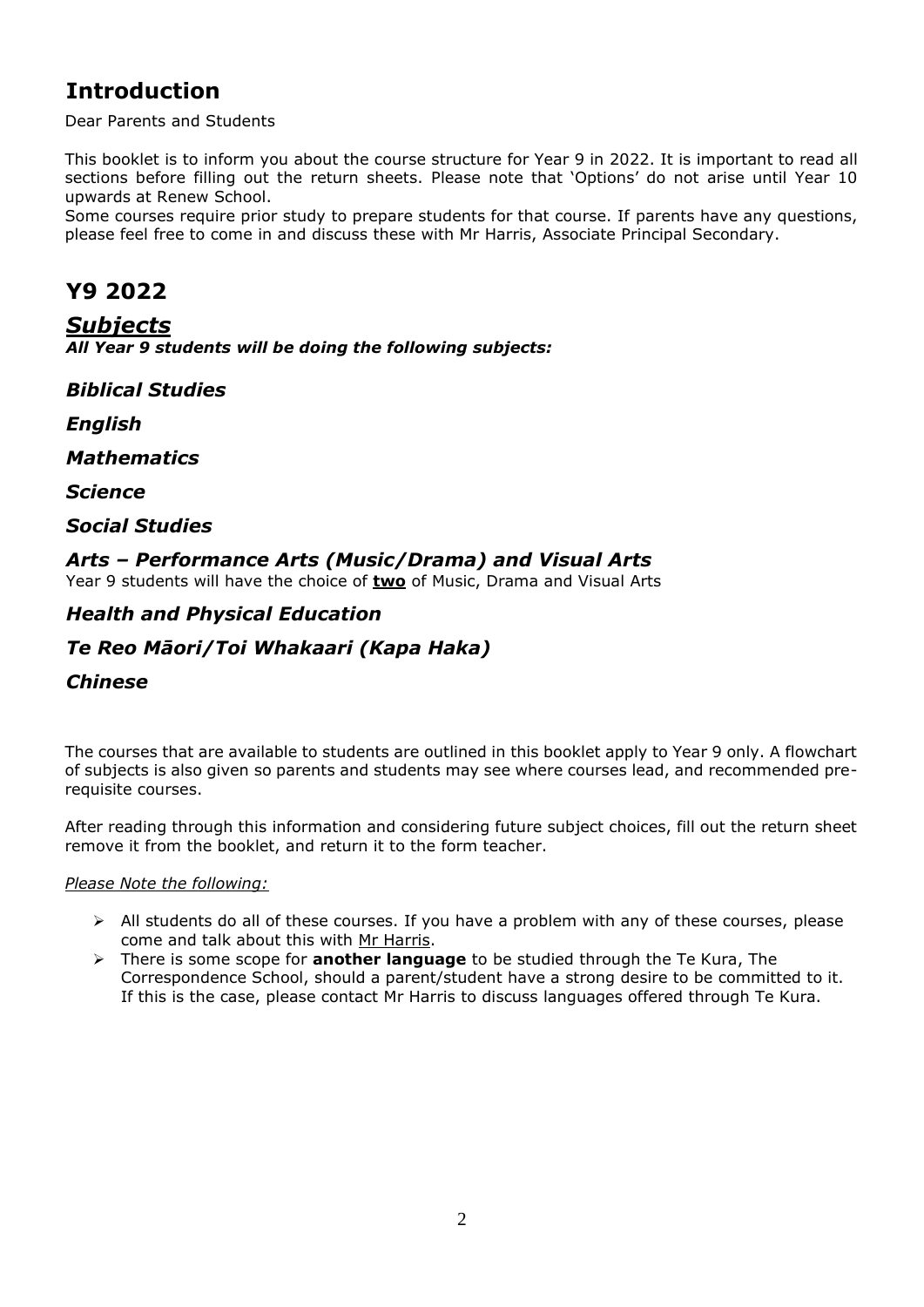# **Y9 Courses**

## **Y9 Bible**

#### **Mode of Instruction: Class Based Subject**

Bible is a compulsory area of study at Renew School. Understanding of God and the Bible is crucial for young people to be successful in life. There is also an expectation that they will then become more effective in communicating the message of the Bible and Christianity to others. Students complete study through classroom teaching.

Year 9-10 is about laying foundations for success in Y11-13. All the material studied will become a platform for understanding needed in Years 11-13.

#### *Specific Topics include:*

- Overview of the Bible
- The Nature of God
- The Person of the Holy Spirit
- Discernment

# **Y9 Chinese**

#### **Mode of Instruction: Class Based Subject**

As New Zealand moves closer to other nations through missions, trade, electronic media and immigration, we are challenged to communicate in languages other than English. The single most important step we can take towards doing this effectively is to learn another language. In many countries, learning more than one language is the norm. Young people who learn a second language acquire knowledge, skills, and understandings that are important for the social, cultural, economic, and environmental well-being of New Zealand.

This Chinese course will continue from the Beginners work done in both Te Reo and Chinese at primary level, and the introductory courses completed in intermediate classes. The work in Term 1 will be mostly revision and extension of basic language skills, so that students who are new to the school will not be disadvantaged.

The course will give practice in listening and speaking skills, and reading and writing skills in both 'Pinyin' and the Chinese writing system (simplified characters). It will include cultural information about the life and customs of Chinese people.

The aim is to prepare students for further study at Year 10 level, but at the same time make the language enjoyable, accessible and relevant.

Topics include: Greetings and introductions, travel, eating, family members, telling the time, money and shopping, finding your way around town, offering and accepting hospitality.

## **Y9 English**

#### **Mode of Instruction: Class Based Subject**

English is all about communication. As Christians our role is to communicate Biblical truth to the world. The Year 9 and 10 courses build on skills that have been learned in Primary School and begin preparing students for NCEA Level 1 English.

Students will cover Reading, Writing and Oral Language in English.

Success in Y9 English will come through:

- Being able to communicate this understanding through mastering the nuts and bolts of spoken and written English.
- Gaining an understanding of written texts through continual reading and discussion.
- Exploring different genres of writing including formal, persuasive, and creative writing.

Students progress through grammar workbooks as homework and work both in exercise books and devices in class.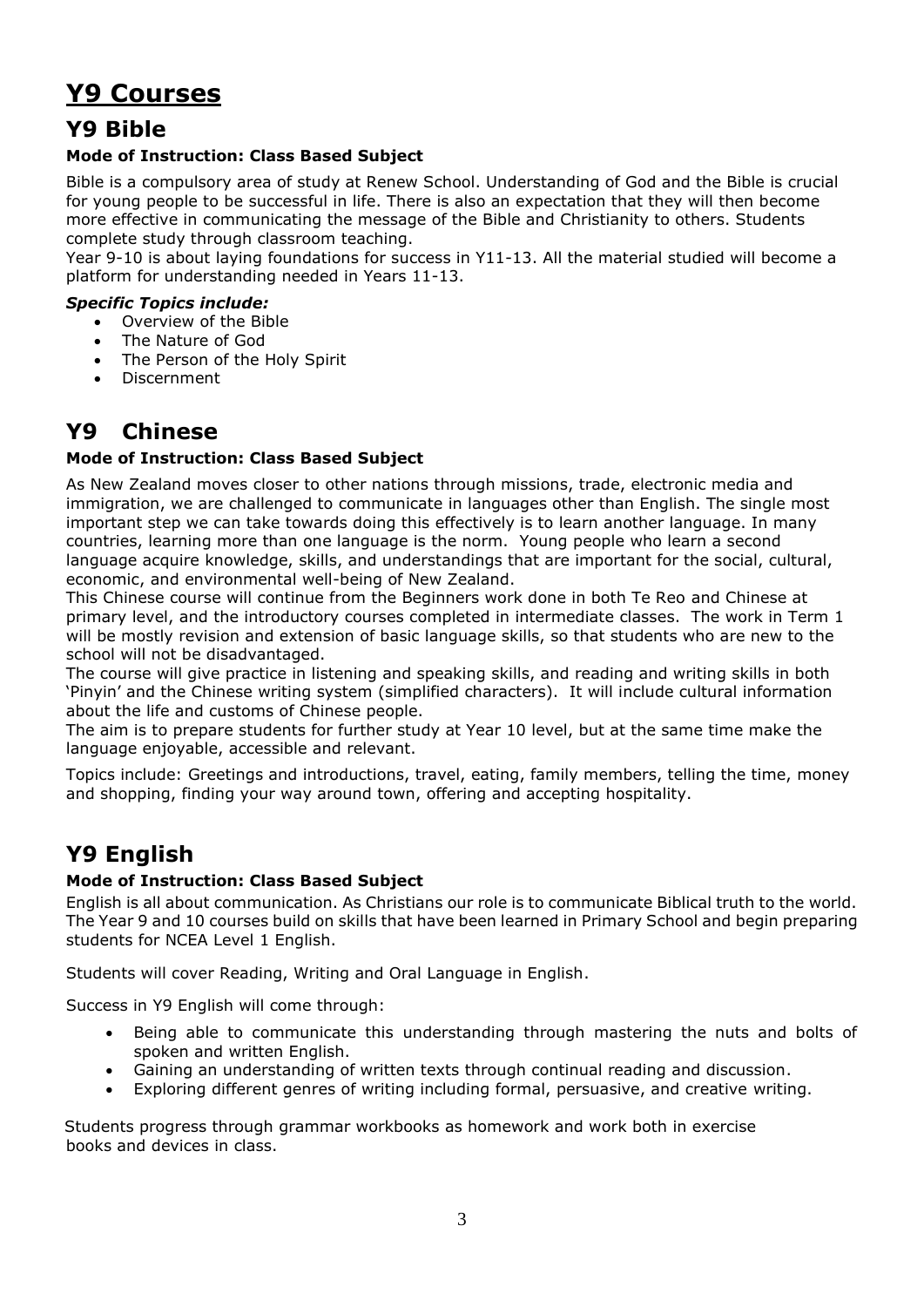# **Y9 Health and Physical Education**

#### **Mode of Instruction: Class Based Subject**

This course includes how to respond to the key life challenges teenagers are currently facing. Health and PE are integrated at some parts of the year such as the beginning, where students develop interpersonal skills such as communication, cooperation, encouragement, and leadership through the medium of sport.

At other times we split into separate health and PE topics. Key health concepts include: the four aspects of Hauora (wellbeing of the whole person). They are spiritual wellbeing, mental and emotional wellbeing, social wellbeing, and physical wellbeing. We go into these different areas of wellbeing by looking at: identity and purpose, friendships and relationships, peer pressure, and resilience. Throughout the year, students develop critical thinking skills by looking at stereotypes and comparing messages they are receiving from the world to what the bible says.

In PE the goal is to expose students to a range of Physical Activities while developing their wellbeing, life, and sporting skills. The hope is for students to develop potential interests and hobbies that they can pursue further outside of class time by joining school sports teams or community clubs. Opportunities for Education Outside the Classroom gives students the opportunity to participate in cooperative team activities, and other outdoor education opportunities. They can then pursue these hobbies more in their own time through their families or clubs such as girls brigade or boys brigade.

## **Y9 Mathematics**

#### **Mode of Instruction: Class Based Subject**

This course is designed as preparation for NCEA Mathematics, by establishing a good foundation in mathematical skills and knowledge upon which to build for higher development.

Topics covered will include:

- Number calculations involving whole numbers, integers, fractions, ratios and percentages.
- Measurement knowledge and skills including metric calculations along with calculations of perimeter, area and volume calculations.
- Algebra understandings and skills including the ability to form and solve linear equations.

## **Y9 Performance Arts**

#### **Mode of Instruction: Class Based Subject**

The Year 9 Arts course is built around the *Music and Drama* strands of the Arts curriculum. This course reflects the Christian character of the school and is designed to equip and inspire students to be effective communicators of the Gospel.

Students will work in a variety of settings and contexts to:

- develop a positive attitude towards drama and music as a means of honouring God;
- develop and become confident in a range of skills;
- add to the community life of the school through assembly performances or productions and through being involved in the Arts in the wider community as participants or viewers;
- be inspired to creatively and effectively minister the power and love of Christ.

# **Y9 Social Studies**

#### **Mode of Instruction: Class Based Subject**

Social Studies in Junior High School provides an opportunity to learn about movements, events and people which have helped and continue to shape the modern world. A primary aim is to develop well informed citizens who treat others and God's planet in ways that honour Him. Critical thinking and a grasp of different perspectives are developed, while examining issues of national and international significance.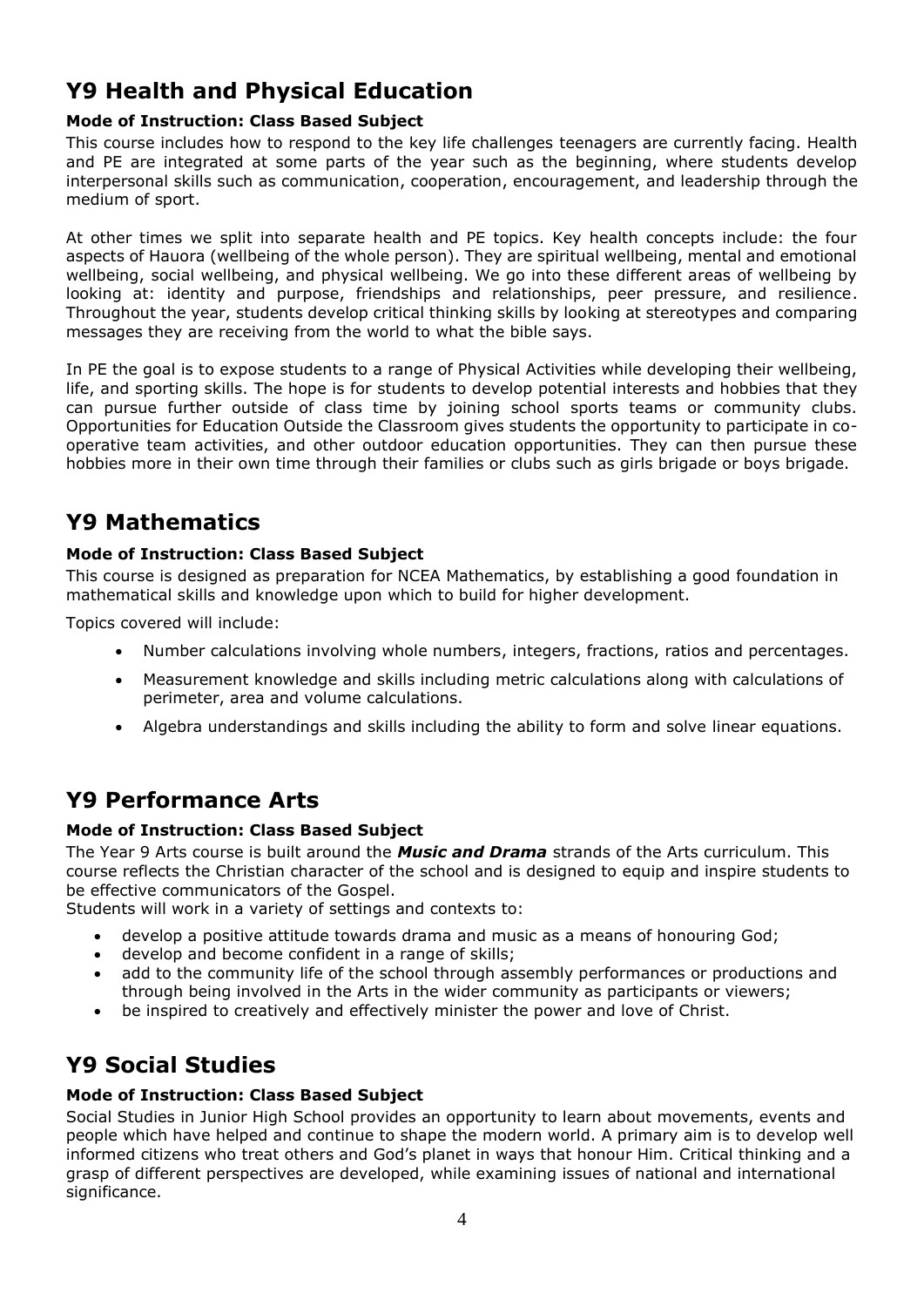## **Y9 Science**

#### **Mode of Instruction: Class Based Subject**

Science is a systematic process used to discover how the universe works and what it is made of. Science relies on testing ideas with evidence gained from the natural and physical world. Scientific explanations are accepted as reliable only when they have been subjected to rigorous testing.

Scientific knowledge builds on previous ideas and innovations and is continually being updated and expanded as new evidence comes to hand.

Scientists interact with each other and with the wider world and as they try to validate new explanations.

Through inspiration, careful observation, and critical thinking, scientists discover, invent, adapt, combine, and apply ideas. Knowledge gained from scientific research finds its way into countless practical applications/technologies that benefit humankind.

This course is designed to help prepare students for future living through problem solving, decision making; and by establishing a good foundation in scientific knowledge and skills appropriate to proceed to NCEA Science Level 1. The vision for young people to become confident, connected, actively involved and lifelong learners is integral to the activities in science learning. Underlying Biblical concepts are included as a framework for a Christian understanding of the study of the created world and universe. Units will involve aspects of the key competencies, values and nature of science.

The Year 9 Science course is taught as a series of units which cover aspects of the NZ Curriculum.

## **Y9 Te Reo Māori/Toi Whakaari**

#### **Mode of Instruction: Class Based Subject**

Te Reo Māori is a subject that encompasses a range of skills and values associated with Māori heritage. In all things Kingdom Culture will be represented first and foremost through Māori Performing Arts and our actions.

The subject's main focus is to develop a standard of conversational Te Reo Māori that students can use in everyday situations. The students will examine kaupapa and Te Reo in many different media such as art, performing arts, and language lessons.

The course intent is to study the language using practical activities to encourage language acquisition. Activities could be simple, to localised history, learning haka, mau rākau drills, poi and waiata. By using practical activities, it is hoped to keep interest high in the subject and keep writing and reading skills for later development in Years 11-13.

## **Y9 Visual Arts**

#### **Mode of Instruction: Class Based Subject**

Visual arts will provide students with an opportunity to develop art knowledge and skills. They will create artworks while learning about the work of various artists and the cultural and social contexts that their artworks reflect. This course is designed to give a wide range of basic skills to prepare the students for NCEA Art by covering the following topics:

- How the Word of God applies to all aspects of art.
- Different ways to draw and design the koru shape.
- The difference between Maori, Aboriginal and Pacific Island Art.
- Learning about different media and textures.
- Use of painting tools other than brushes.
- Learning perspective.
- Tonal work.
- Drawing and painting Portraits.
- Some craft activities.

A range of other works as time allows.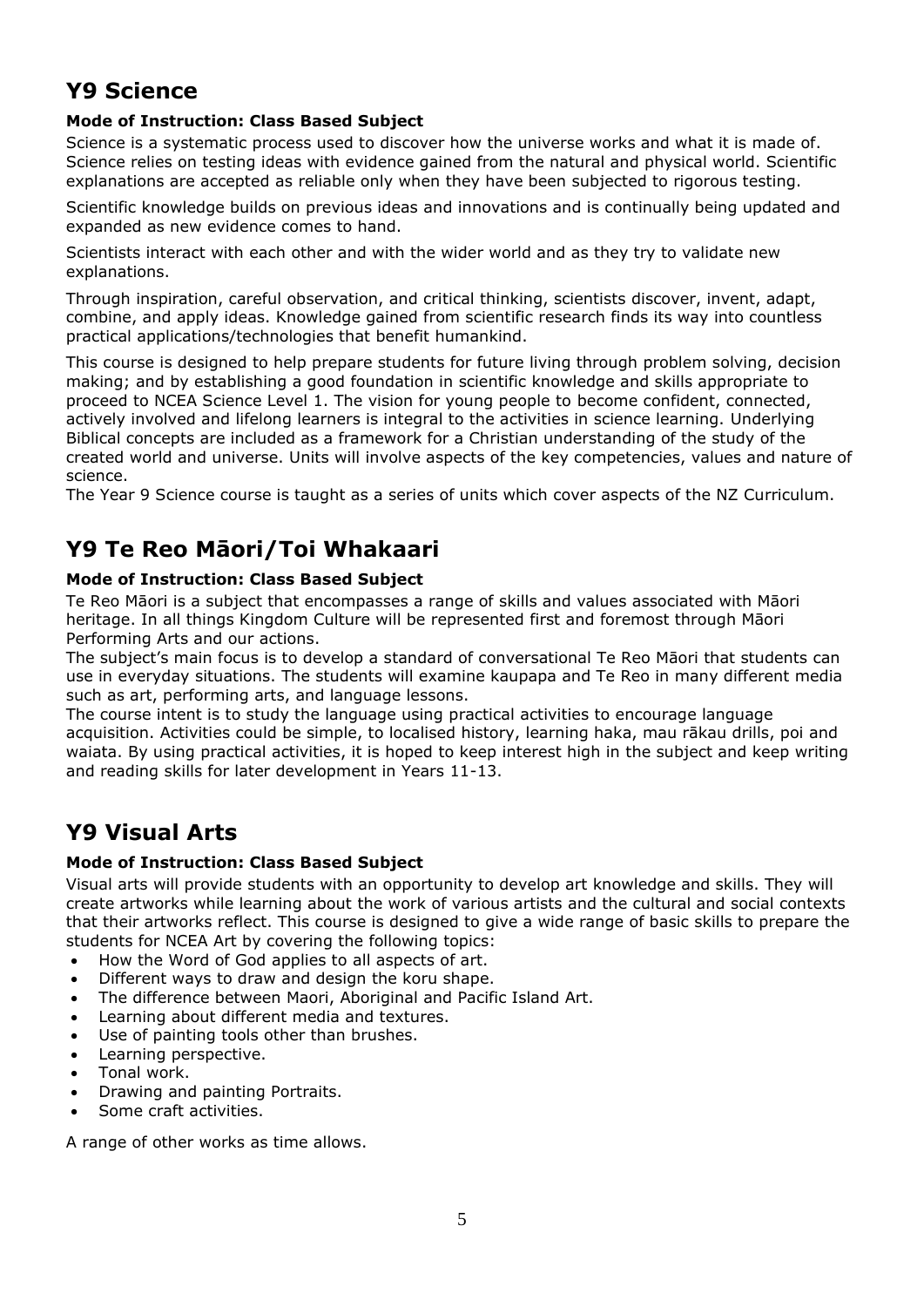| <b>Student Subject Pathways</b>                         |                         |                         |                           |                           |                           |  |
|---------------------------------------------------------|-------------------------|-------------------------|---------------------------|---------------------------|---------------------------|--|
| <b>Class-Based</b>                                      |                         |                         |                           |                           |                           |  |
| Subject                                                 | Year 9                  | Year 10                 | Year 11                   | Year 12                   | Year 13                   |  |
| <b>Biblical Studies</b>                                 | <b>Biblical Studies</b> | <b>Biblical Studies</b> | <b>Biblical Studies</b>   | <b>Biblical Studies</b>   | <b>Biblical Studies</b>   |  |
|                                                         |                         |                         |                           | <b>Christian Studies</b>  | <b>Christian Studies</b>  |  |
| <b>The Arts</b>                                         | <b>Visual Art</b>       | Visual Art (TK)         | <b>Visual Art (TK)</b>    | Visual Art Paint (TK)     | Visual Art Paint (TK)     |  |
| <b>NOTE:</b>                                            | <b>Performance Arts</b> | <b>Performance Arts</b> | <b>Performance Arts</b>   | <b>Performance Arts</b>   |                           |  |
| <b>Visual Art with (TK) will</b>                        |                         |                         | <b>Drama</b>              | <b>Drama</b>              |                           |  |
| have in-class support                                   |                         |                         |                           | <b>Visual Design</b>      | <b>Visual Design</b>      |  |
|                                                         | <b>Music</b>            | <b>Music</b>            | L1 Music                  | L <sub>2</sub> Music      | L3 Music                  |  |
| <b>English</b>                                          | English                 | English                 | English                   | English                   | English                   |  |
| <b>Health and PE</b>                                    | <b>Health and PE</b>    | <b>Health and PE</b>    | <b>Physical Education</b> | <b>Physical Education</b> | <b>Physical Education</b> |  |
| <b>Languages</b>                                        | Te Reo                  | Te Reo (TK)             | Te Reo (TK)               | Te Reo (TK)               | Te Reo (TK)               |  |
| <b>NOTE:</b>                                            | Chinese                 | Chinese                 | Chinese                   | Chinese                   | Chinese                   |  |
| Those Languages with (TK)<br>will have in-class support | French                  | French (TK)             | French (TK)               | French (TK)               | French (TK)               |  |
|                                                         | German (TK)             | German (TK)             | German (TK)               | German (TK)               | German (TK)               |  |
|                                                         | Spanish (TK)            | Spanish (TK)            | Spanish (TK)              | Spanish (TK)              | Spanish (TK)              |  |
|                                                         | Japanese (TK)           | Japanese (TK)           | Japanese (TK)             | Japanese (TK)             | Japanese (TK)             |  |
| <b>Mathematics and Statistics</b>                       | <b>Mathematics</b>      | <b>Mathematics</b>      | <b>Mathematics</b>        | <b>Mathematics</b>        | <b>Mathematics</b>        |  |
| <b>Sciences</b>                                         | Science                 | Science                 | Science                   | <b>Biology</b>            | <b>Biology</b>            |  |
|                                                         |                         |                         |                           | Chemistry                 | Chemistry                 |  |
|                                                         |                         |                         |                           | <b>Physics</b>            | Physics                   |  |
| <b>Social Sciences</b>                                  | <b>Social Studies</b>   | <b>Social Studies</b>   | History                   | <b>History</b>            | History                   |  |
|                                                         |                         |                         |                           | Sustainability            | Sustainability            |  |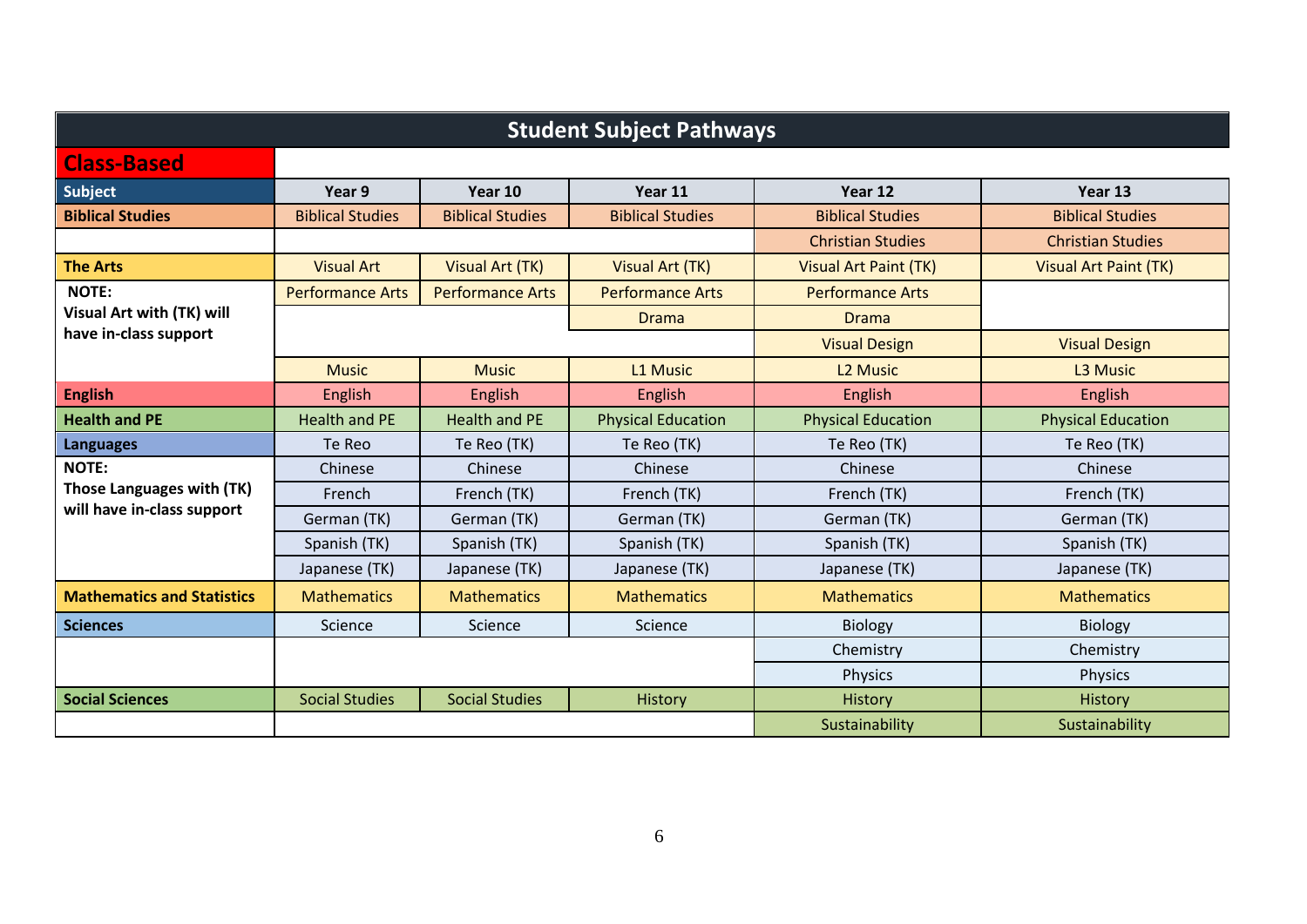| <b>Te Kura Courses</b>            |                           |                          |                                   |                                   |
|-----------------------------------|---------------------------|--------------------------|-----------------------------------|-----------------------------------|
| Subject                           | Year 10                   | Year 11                  | Year 12                           | Year 13                           |
|                                   | <b>Level 5 Curriculum</b> | Level 1                  | Level 2                           | Level 3                           |
| <b>Business Studies</b>           |                           | <b>Business Studies</b>  | <b>Business Studies</b>           |                                   |
| <b>Commerce Studies</b>           |                           | <b>Commerce Studies</b>  | <b>Commerce Studies</b>           |                                   |
| <b>Digital Technology</b>         | Digital Technology        | Digital Technology       | Digital Technology                | Digital Technology                |
| <b>Economics</b>                  |                           | Economics                | Economics                         | Economics                         |
| <b>Media Studies</b>              |                           | Media Studies            | <b>Media Studies</b>              | <b>Media Studies</b>              |
| <b>Primary Production</b>         | Primary<br>Production     | Agriculture/Horticulture | Agriculture/Horticulture          | Agriculture/Horticulture          |
| <b>Star/Gateway</b>               |                           |                          | Level 2                           | Level 3                           |
| <b>Art Academy</b>                |                           |                          | Art Academy                       | Art Academy                       |
| <b>Automotive</b>                 |                           |                          | Automotive                        | Automotive                        |
| <b>Construction</b>               |                           |                          | Construction                      | Construction                      |
| Computing                         |                           |                          | <b>Computer Studies</b>           | <b>Computer Studies</b>           |
| Cookery                           |                           |                          | Cookery Academy                   | Cookery Academy                   |
| <b>Customer Services</b>          |                           |                          | <b>Customer Services</b>          | <b>Advanced Customer Services</b> |
| <b>Digital Art and Design</b>     |                           |                          |                                   | Digital Art and Design            |
| <b>Early Childhood</b>            |                           |                          | <b>ECE</b>                        | <b>ECE</b>                        |
| <b>Employment Skills</b>          |                           |                          | <b>Employment Skills</b>          |                                   |
| Equine                            |                           |                          | Equine                            | Equine                            |
| <b>Graphic Fashion and Design</b> |                           |                          | <b>Graphic Fashion and Design</b> | <b>Graphic Fashion and Design</b> |
| <b>Hair and Beauty</b>            |                           |                          | Hair and Beauty                   | Hair and Beauty                   |
| <b>Health</b>                     |                           |                          | <b>Health Academy</b>             | Health Academy                    |
| <b>Hospitality</b>                |                           |                          | Hospitality                       | Hospitality                       |
| <b>Life Skills</b>                |                           |                          | Life Skills                       |                                   |
| <b>Retail Services</b>            |                           |                          | Retail                            | Retail                            |
| <b>Workplace Skills</b>           |                           |                          | Workplace Skills                  | <b>Workplace Skills</b>           |